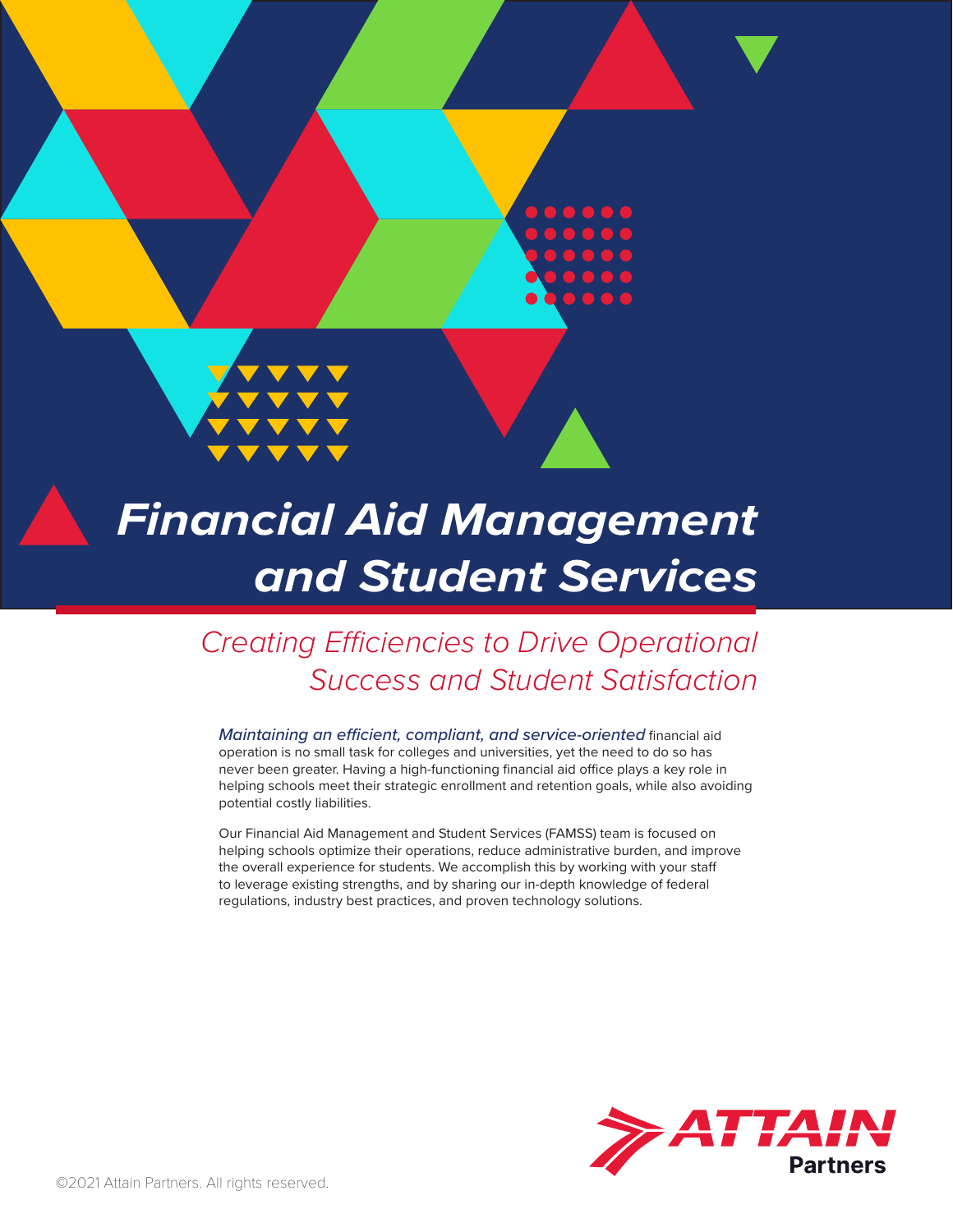## *Assessment and Compliance*

From preventive strategies to corrective action support, Attain Partners has the proven expertise and depth of knowledge to help you achieve and maintain good compliance standing.

Our services include an independent, comprehensive assessment of your financial aid operations, assistance with resolving audit and program review findings, including file reconstructions, and policy and procedures development.

### **Operational Review**

Our comprehensive assessment evaluates the people, processes, and technology that comprise your financial aid operations. Following our review, we provide schools with a customized action plan to reduce compliance risks, improve efficiencies, and streamline the flow of paper and electronic data.

Similar to a federal program review, our service starts with an on-campus visit during which we interview staff and review institutional eligibility documents, policies and procedures, and student files. We also analyze the staffing level and expertise in the financial aid office, examine how operations are coordinated at the institution, and evaluate the general use of technology to support financial aid processing.

By conducting an inventory of existing policies and procedures, and reviewing how the policies and procedures are applied in a sampling of student files, we can help uncover any processing gaps or compliance shortfalls. We then provide detailed recommendations to help put you on the right track for meeting applicable regulatory requirements and best practices.

A preventive checkup before your next audit or program review can give you a jump on any needed corrective actions.

# *Top Ten Program Review Findings*

Attain Partners' comprehensive assessment will help ensure your school is prepared for a federal program review. We will specifically review areas that are identified by ED as part of their Top 10 Program Review Findings:

- 1. Student Status Inaccurate/Untimely Reporting
- 2. Return to Title IV (R2T4) Calculation Errors
- 3. Entrance/Exit Counseling Deficiencies
- 4. Verification Violations
- 5. Consumer Information Requirements Not Met
- 6. Satisfactory Academic Progress Policy Not Adequately Developed/Monitored
- 7. Student Credit Balance Deficiencies
- 8. Lack of Administrative Capability
- 9. Account Records Inadequate/Not Reconciled
- 10. Crime Awareness Requirements Not Met

# *Operational and technology expertise at your fingertips*

### **System Review & Implementation**

Is your current financial aid system meeting your institution's needs? Are nontraditional semesters or course offerings making packaging more challenging for your financial aid staff?

Deploying or reviewing a new student financial aid or student information system (SIS) requires careful planning, and core knowledge about critical interfaces and processing requirements. A poorly analyzed system and implementation can be costly both in dollars and staff resources, greatly reducing the return on investment for your school.

Attain Partners has the expertise to help. We will assist with reviewing your business needs, creating a business requirements document for the new system and outline all required planning activities to ensure a successful relationship between the school and the software vendor. We can also assist with developing a project charter that details tasks and task ownership to ensure accountability for the vendor, as well as the users, in order to meet deliverables and milestones for the project.

We work closely with school officials to establish and maintain a budget monitoring system to ensure the proper level of senior management approval and controls. Finally, we provide recommendations to enhance your school's ability to integrate your current SIS with other systems and services across offices and divisions.

### **Workflow Process Review**

Financial aid processing can be cumbersome and, if not properly structured, it may result in delayed services to students and their guardians. When funds are delayed, students may become unable to attend an institution.

Attain Partners can identify the root cause of financial aid processing delays whether they are procedural, operational, or systems-related. We then design a tailored improvement plan and provide implementation assistance. By reviewing the overall lifecycle of a typical student file and tracking the milestone events, we can compare the school's current workflow against industry standards and provide benchmarks. From there, we can recommend and assist with implementing system upgrades, training, or other services to improve the quality and timeliness of financial aid services to students.